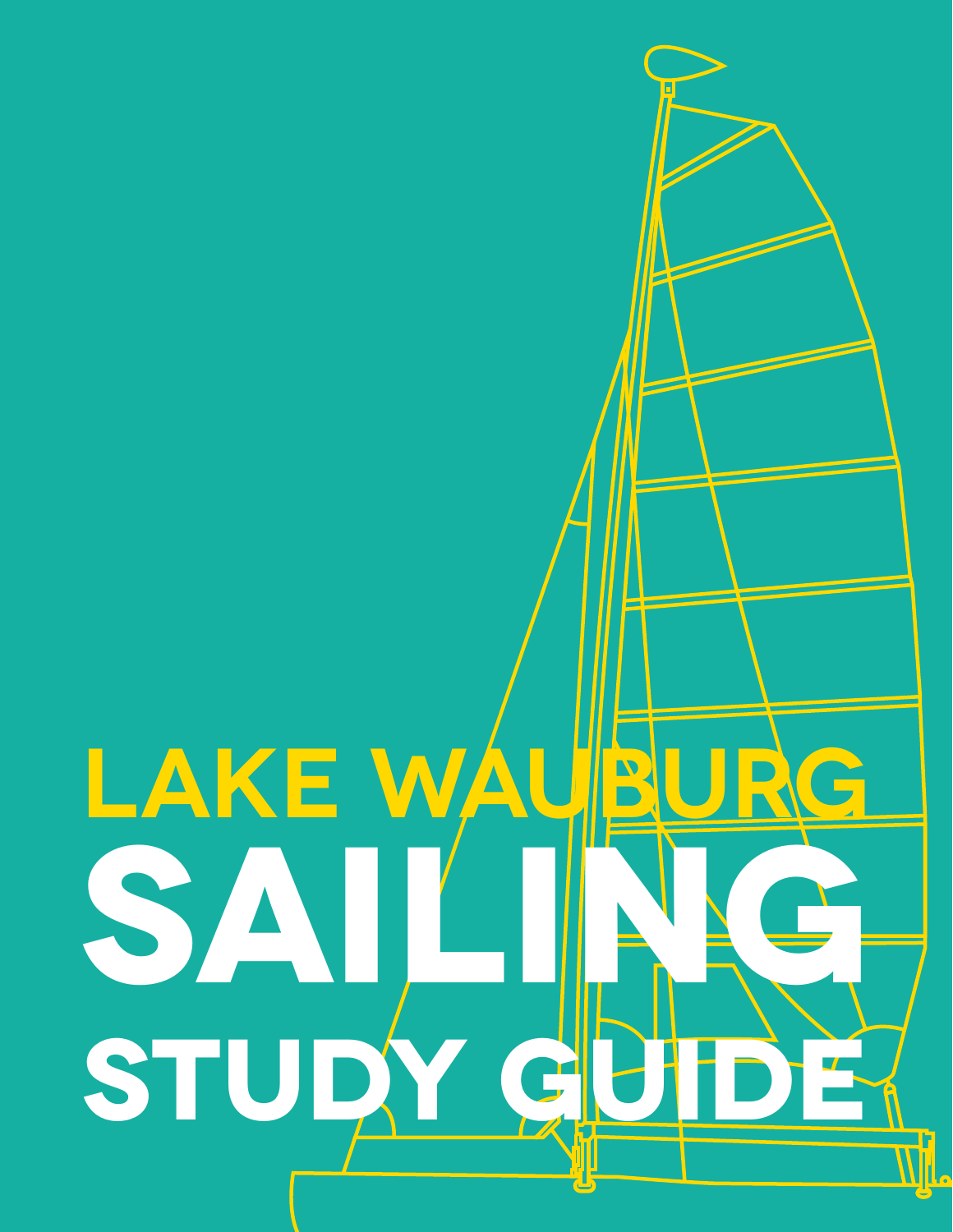## **parts terminology**

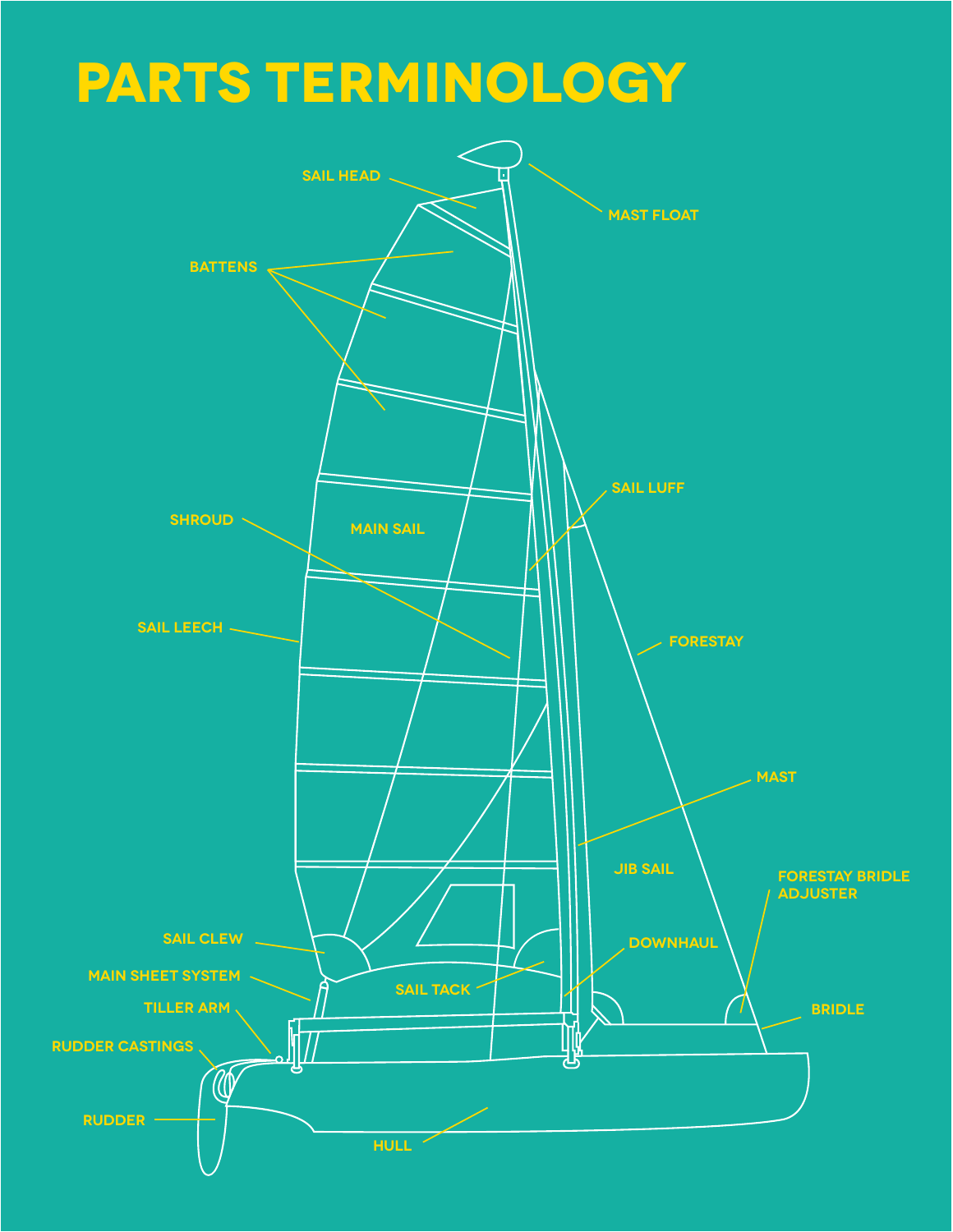### **LEARNING THE BASICS**

#### **Balance**

When getting in and out of a small boat, always do so from the center. Once aboard, position yourself on the windward side (the side the wind hits first) where you can easily reach the tiller or tiller extension and the mainsheet. This position works as a counterbalance against the effort of the wind hitting the sail and keeps the boat balanced properly as it moves through the water.



#### **The Tiller**

Using the tiller is really quite easy. Just move the tiller in the opposite direction you wish to turn. Push right to go left and vice-versa. Remember, the boat must be moving before the tiller can affect the direction of the boat since it works by providing resistance against forward motion. Try the tiller a few times just to get the feel of how it works.



### **Sheets**

Sheets are the lines of rope which control the sail. To pull the sails in for certain tacks such as close hauled just pull the sheet in toward your body. On a broad reach, just let the sheet out away from your body. It's easy to think of the sheets as your throttle and your brakes. Letting them out until the sail starts to flap (luff) will put on the brakes and slow you down. Pulling them in until they just stop flapping will put on the gas and speed you up.

Keep the sheet in your hand. If you need to use both hands for something else, lay the sheet across your knee so that if a gust should come up, you will be able to release the sheet and avoid a capsize.

#### **Hiking And Hiking Straps**

When the wind increases in strength, it becomes necessary to "hike out" to maintain proper balance and keep both hulls on the water. This is one of the most exciting parts of sailing catamarans. In all but the lightest of breezes, you should sit with your feet tucked under the hiking strap to prevent any chance of falling off of the boat.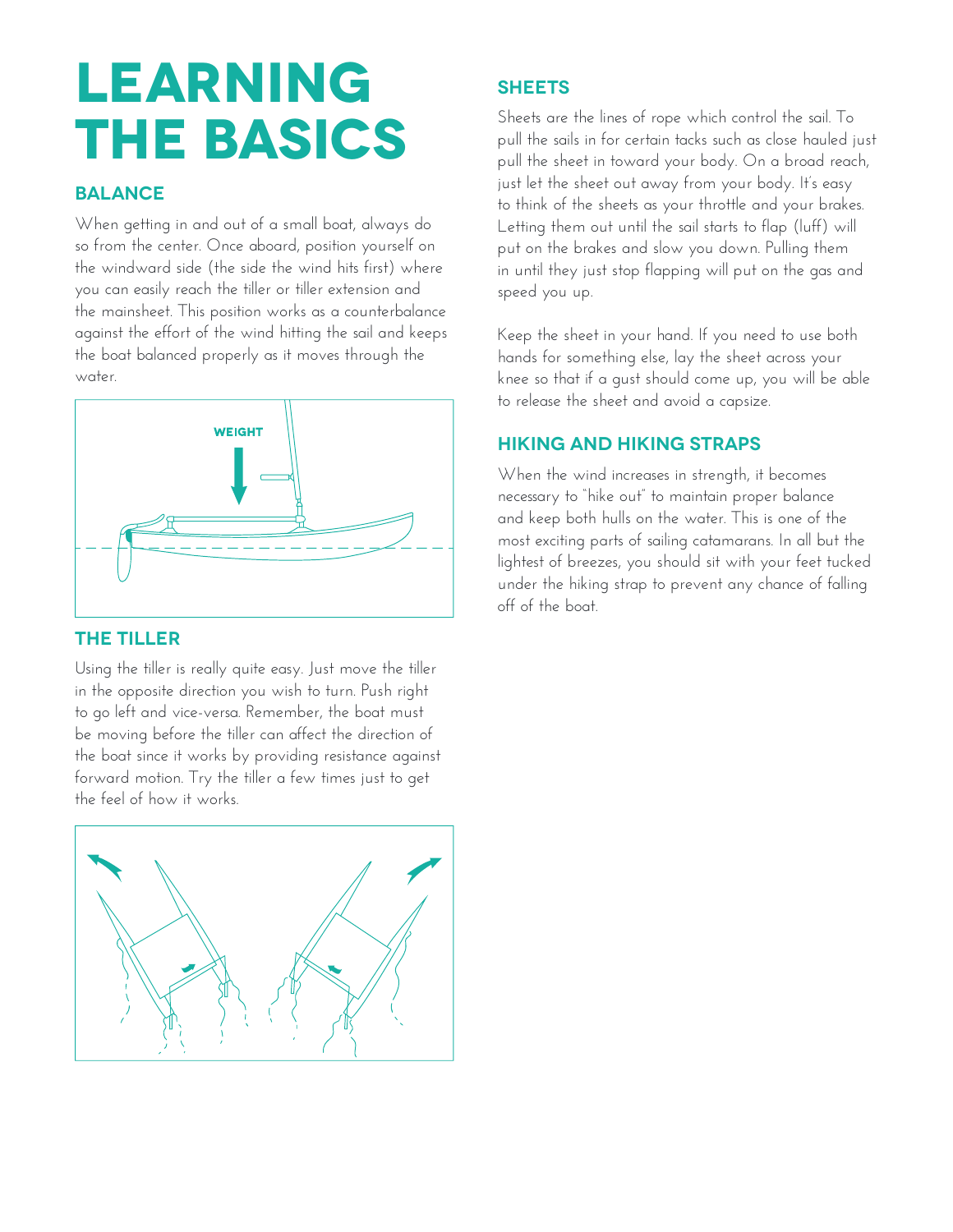### **caution/ safety tips**

Watch for overhead power lines. Never rig, trailer or sail the boat near overhead power lines. Contact with a power line could be fatal.

Sail to your experience. Do not try to do more than you can. Do not take the boat out in the surf and do not head out for the ocean unless you are a real professional.

Wear a life jacket. Wearing life vests while sailing is important for everyone. Due to the large number of novice sailors that have purchased the boat, it is even more important to review this safety issue. Wearing a life vest is a smart thing to do. Also, a sailboat could sail away by itself if a person were to fall overboard. The best advice to a sailor is to stay with the boat. If they happen to fall overboard, or when righting the boat, they should hold onto the boat and not let it get away.

Learn the right-of-way rules and when in doubt, give way to others.

Adhere to car roof rack manufacturer's weight limitations and tie down suggestions when car-topping the boat. (The combined weight of the boat hulls and mast is approx. 150 lbs.)

When trailering the boat be sure to tie the boat and all the loose parts to the trailer in a secure manner. Stop and check the tie downs often.

Hobie Cat does not recommend leaving the boat in the water on a mooring. Accelerated wear to the boat and rigging will be experienced. Damage to the hull material is possible. Limitation of the mast rotation and tensioning of the rigging are required to lessen this wear. Inspect rigging often and tape rigging rings and shackles to prevent loosening.

### **The Four Cardinal Rules**

Yachting, like any other sport has rules which all participants must heed.

The four most common rules are diagrammed below and should be learned before you take your first sail. Just think of them as traffic regulations to prevent accidents. Remember, whenever you are in doubt of which rule applies, simply give way to the other boat. There are more rules than the four below, but these are the most common ones and should suffice for any experiences you are likely to have while learning.

#### **Starboard Tack**

Starboard tack (wind hitting the right side of the boat) has right of way over a boat on port tack (wind hitting the left side of the boat). In other words, when the wind is hitting the starboard side of your boat, the boat on port tack must stay clear of you.

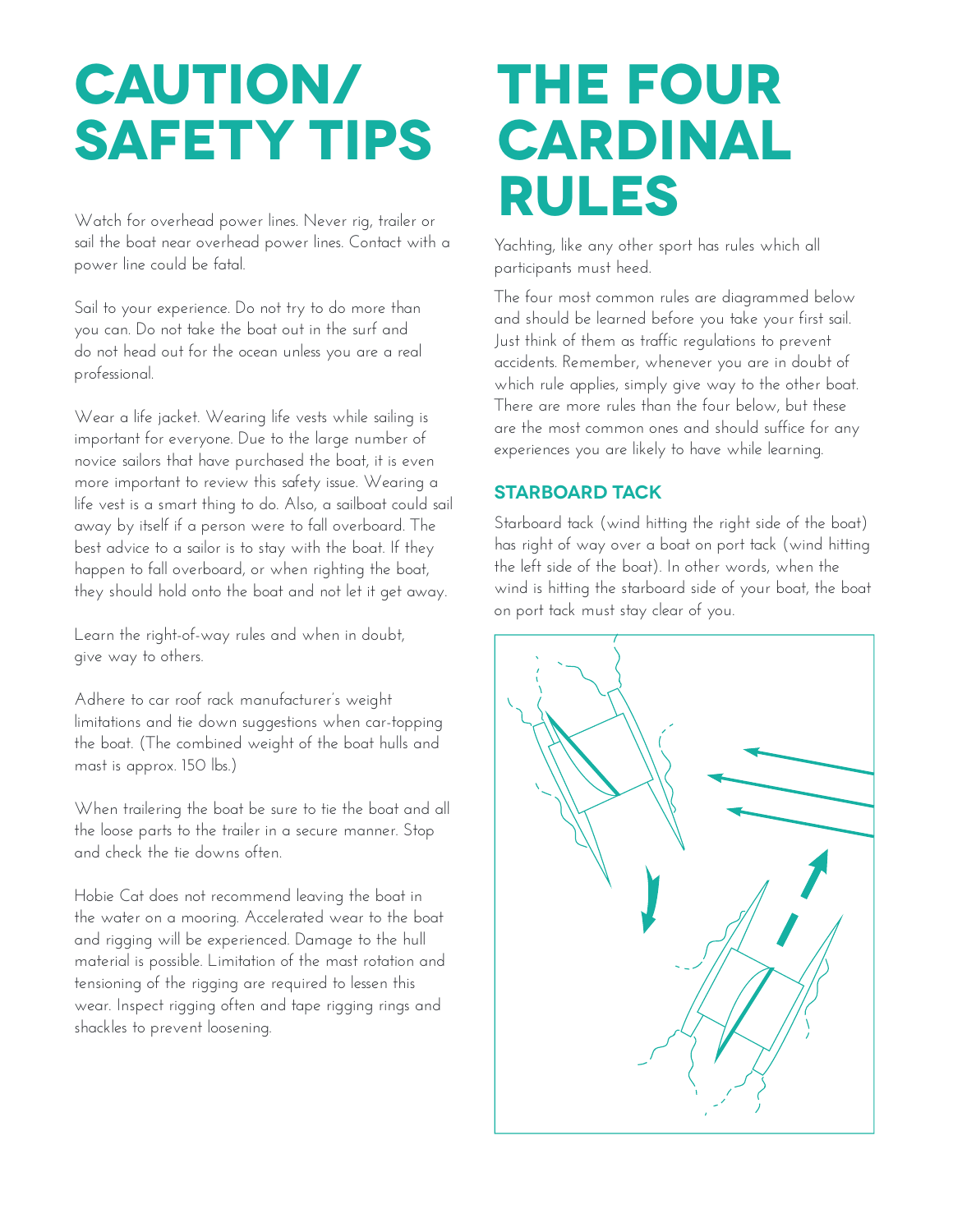#### **Overtaking**

A boat coming up from the rear must stay clear of the boat ahead. You may pass on either side, but be sure to keep plenty of room between the boats.



#### **Head To Head**

When two boats are approaching head on, each boat should stay to the right of the other. It's just like driving a car.



#### **Tacking And Gybing (Jibing)**

A tacking or gybing boat shall keep clear of boats which are not tacking or gybing.

These rules are very easy. Just remember:

- **1** Starboard over port.
- Overtaking boats stay clear. **2**
- Stay to the right of approaching boats. **3**
- Keep clear of other boats when turning. **4**

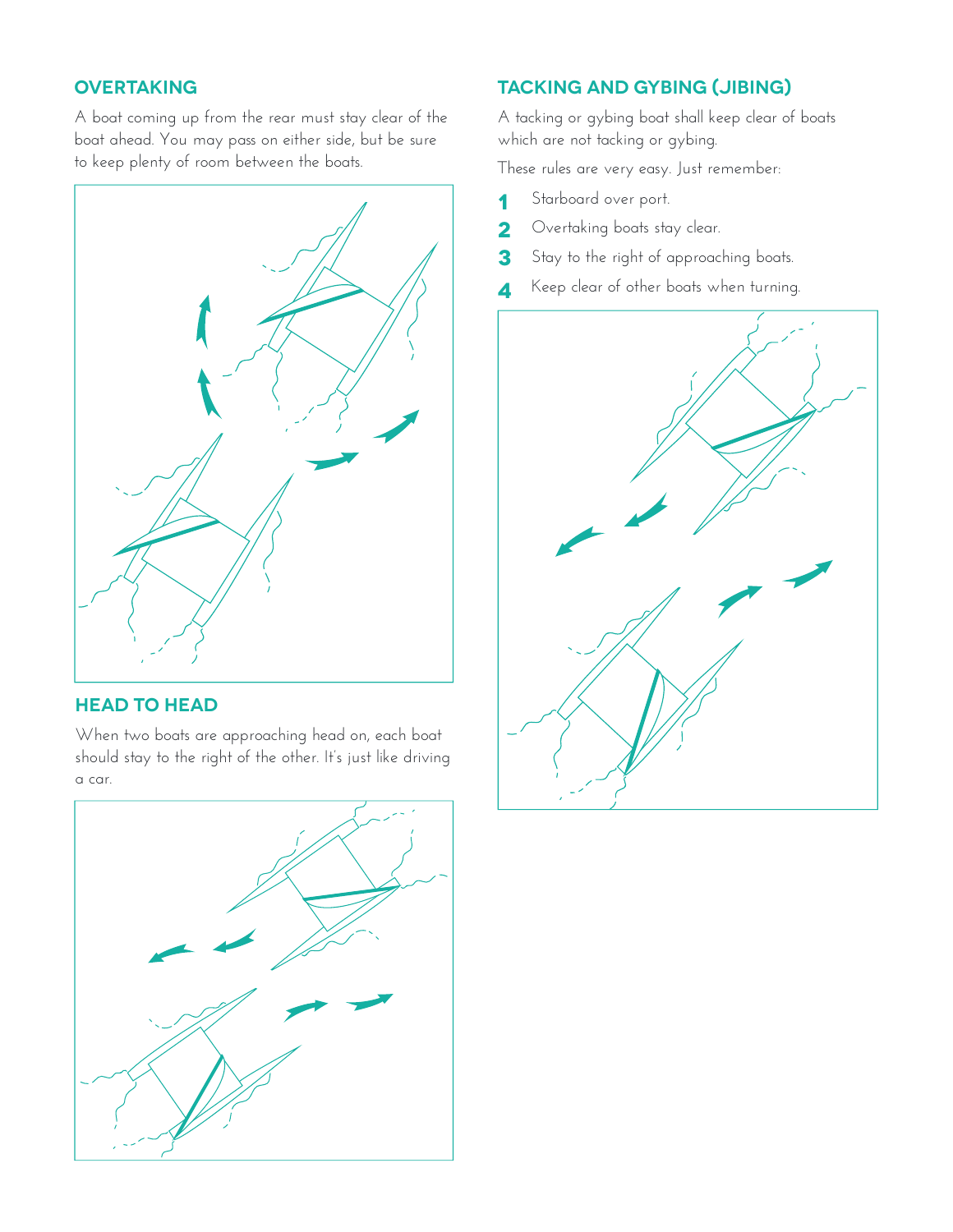

#### **Wind Is The Key**

The boats with the wind hitting their starboard (right) side are on starboard tack. The boats with the wind hitting their port (left) side are on port tack.

#### **Points Of Sail**

Note: All angles given exclude the effects of apparent wind. The angles in the next section are valid only in light wind conditions. (See Apparent Wind section.)

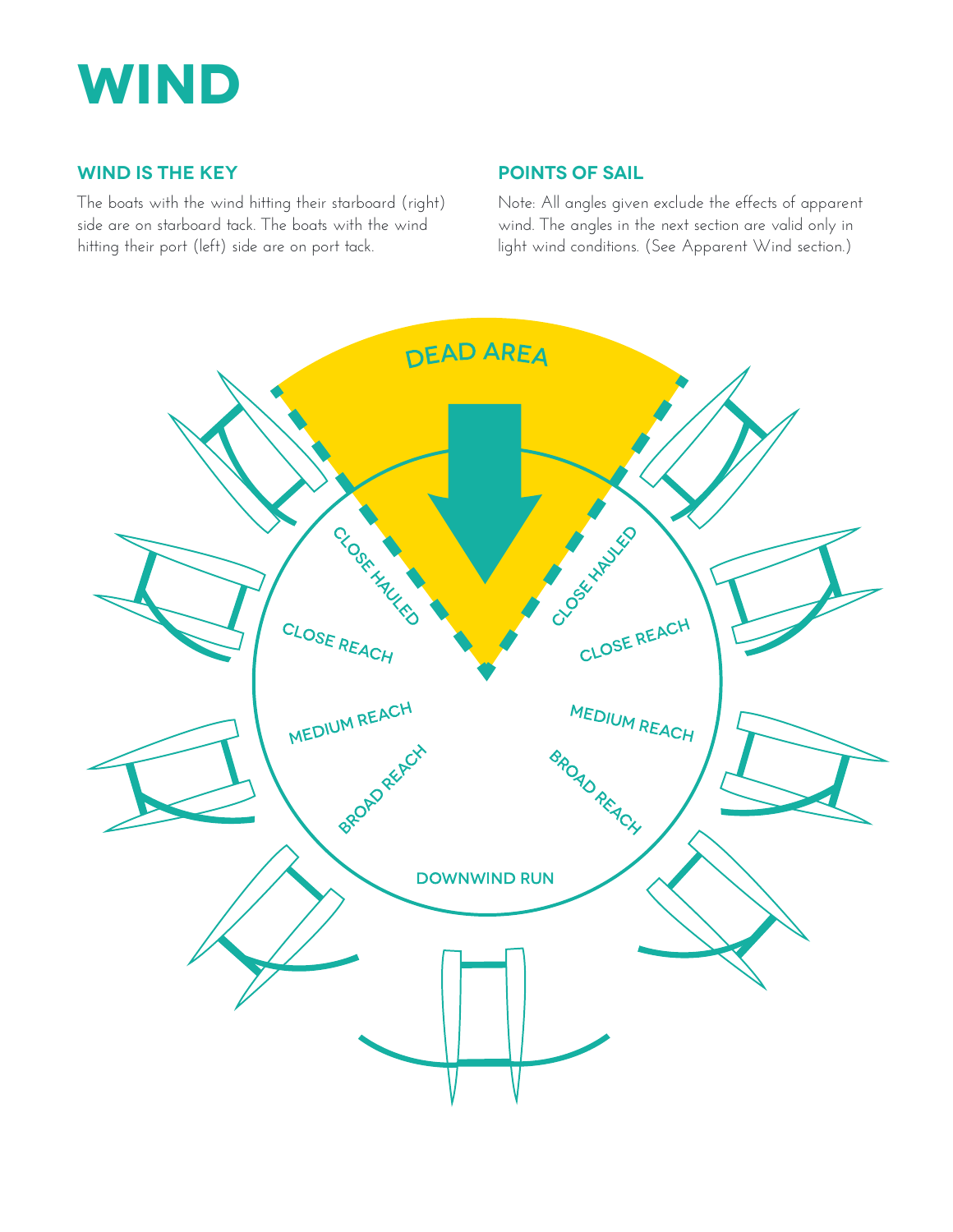#### **Pointing (sailing toward the wind)**

Although it is impossible to sail directly into the wind, it is important to know how to sail as "close" to the wind as possible. The highest most catamarans can point into the wind and sail efficiently, is an angle between 35 and 50 degrees off the wind. When sailing on this point of sail, the wind will be coming across the bows of the boat and the telltales should be pointing straight back parallel with the water. To set your sail for best effectiveness, let it out until the inside (weather) telltale just begins to luff, then pull it back in just to the point when the telltale stops luffing. Look at the telltales to be sure that those on either side are aligned with each other. This tells you that air is flowing smoothly and uniformly over the sail. If the outside telltale begins to luff, just let the sail out a little. Keep both telltales streaming together.



#### **Close Reach**

The next point of sail is called the close reach and is one of three types of reaches. In this case, the wind is hitting the boat between the bows and the beam or middle, of the boat. In other words, a 45 degree angle. This is one of the most exciting points of sail. To get the most out of it, just follow the directions above for aligning telltales and adjusting the sail.



#### **Beam Reach**

A beam reach is when the wind is coming directly across the side of the boat at a 90 degree angle. Once again, align the telltales and adjust the sail by bringing it in until it just stops luffing. A beam reach is also known as a medium reach.



#### **Broad Reach**

A broad reach is when the wind is coming between the stern and the side of the boat at approximately a 45 degree angle. Remember to adjust and align. This is the easiest point of sail. The boat will feel very stable and will move through the water quickly and easily. It is important to keep the boat properly balanced on this point of sail for the boat to move to the best of its ability. For example, when heavy winds are present, weight should be kept toward the back of the boat.

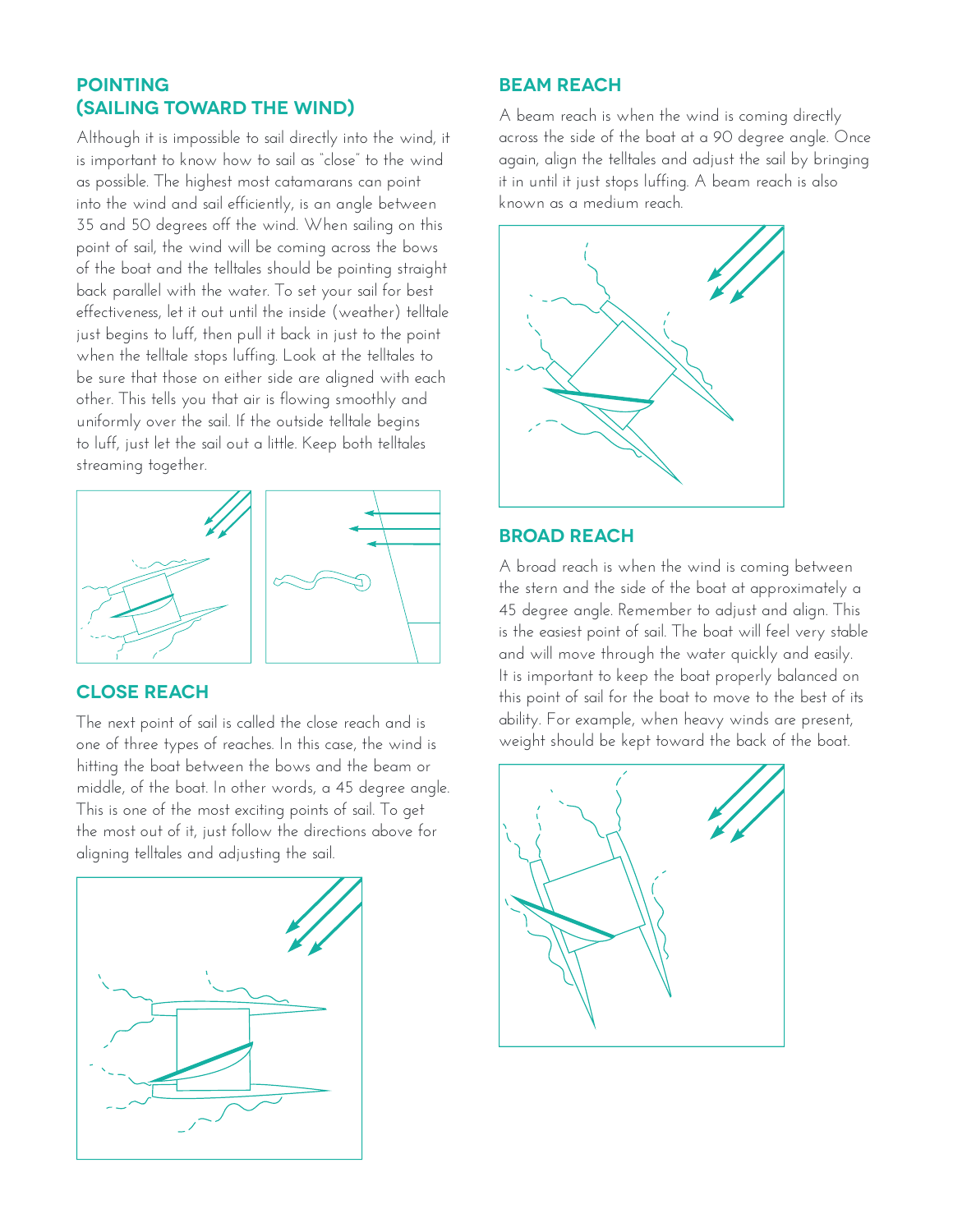#### **Run**

A run takes place when the boat is directly downwind and the breeze is pushing the boat from behind. In this Case, you will feel very little breeze since the wind is coming from behind the boat. The sail telltales will not be used on a run since alignment is not possible. On a run, the wind is not flowing over the sails but rather pushing the sails.

The Hobie 14 sails well on a run, but because the Hobie 16 and 18 carry jib sails, most skippers prefer to generate more speed by reaching and thus making use of apparent wind. (See Apparent Wind section for an explanation of this phenomenon.)

There is a danger of gybing, that is turning away from the direction of the wind, when running downwind. If the boat hits a wave, the course may be altered enough so that the wind will be able to sneak around the side of the sail and force it to the other side, causing the boom to snap across. There are symptoms of an upcoming gybe. The boom will begin to waver and slowly rise. Be prepared for a gybe. If one should take place, make the necessary adjustments such as switching positions.



#### **The Effects Of Wind Direction**

The direction from which the wind is coming will dictate your course. Imagine that you are sailing on the face of a giant clock. The wind is coming from noon on the clock and you wish to sail to the area between 10 on one side and two on the other side. Unfortunately, this area is normally "dead area," meaning that it is impossible to sail directly into it. Instead, you will have to zigzag across the face of the wind to arrive at your destination. This is known as "tacking". Any other course on the clock face can be reached simply by sailing toward it. For example, if you wished to sail to "three" on the olock face, you would be sailing a beam reach directly for the goal. The same would be true if you were sailing to nine on the clock. Sailing to three would put you on a port tack. Sailing to nine would call for a starboard tack.

Whenever you change your course, remember to align and adjust the sail. If you forget, you will not be getting the best performance out of your cat. Watch those telltales and the sails. Align and adjust.

To determine which direction the wind is Coming from, watchn flags or trees around the body of water on which you plan to sail. It's also a good idea to ask fellow sailors about the "wind reputation" of a given area and to watch the weather report the night before. While you are still learning, it is a good idea not to venture out when strong winds are blowing. They may be a bit more than you are prepared to handle.

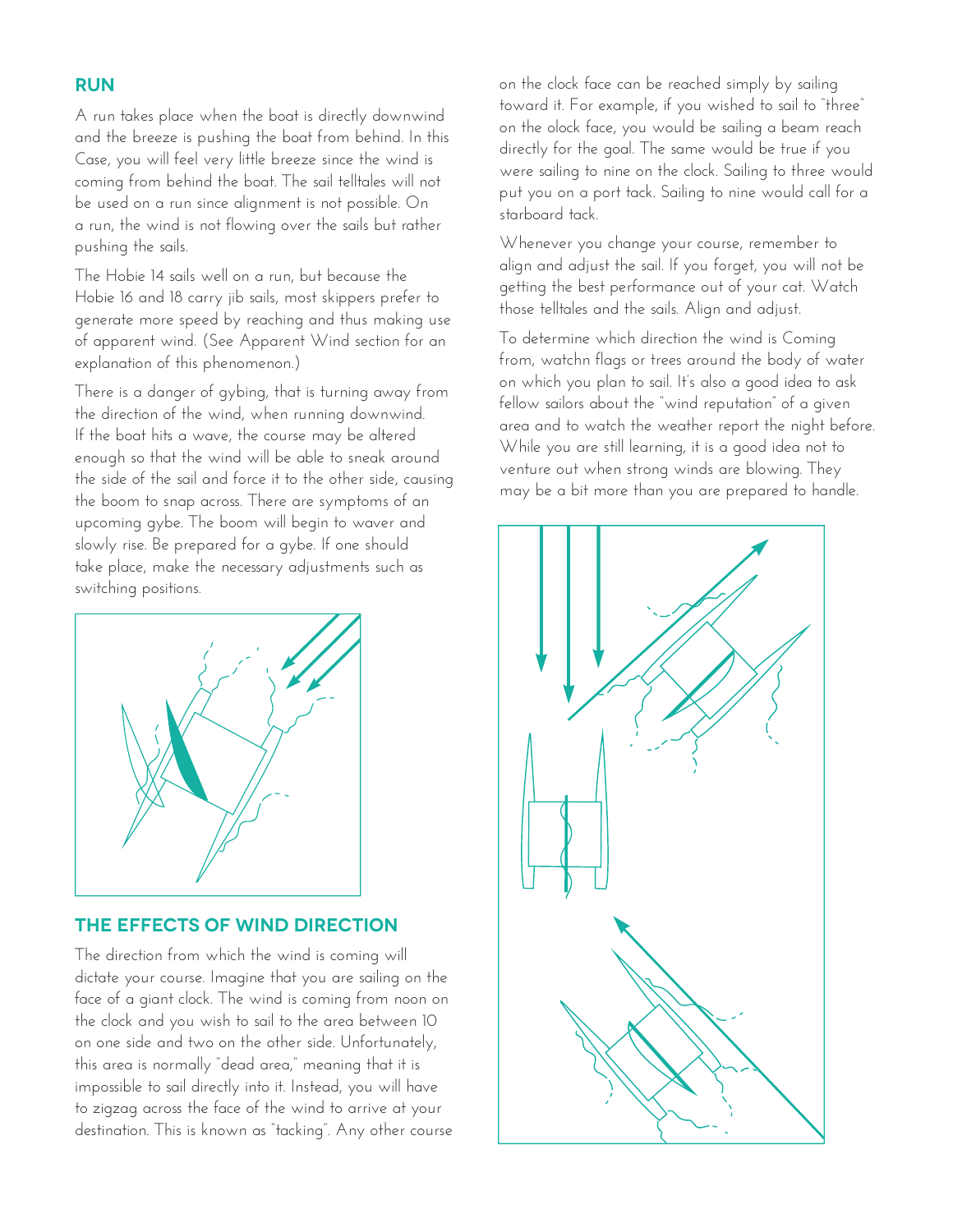#### **Apparent Wind**

Apparent wind is the term sailors use when talking about where the wind appears to be coming from. Because of the speed catamarans are capable of generating, the true wind (which can be determined by looking at a stationary object), is affected by the forward motion of the boat. Therefore, a pennant or telltale attached to the bridle fly or mast will show the wind coming from a different direction from the true wind. As a general rule, the faster the boat is going, the more forward the wind appears to be originating.

When sailing, the sails should always be adjusted to the apparent wind rather than the true wind. This is so an airfoil can be maintained and the boat can generate lift.



# LAUNCHING

Now that we've gone over all the points of sail, parts of the boat and some basic rules, let's describe how to get started from a beach or dock. Remember, though, that it is necessary to read and understand all of the instructions in this manual before you attempt the maneuvers described.

#### **Launching From the Dock**

If your boat is resting at a dock, the problem will be how to move the boat from a standstill at the dock and turn it away from its mooring. First, step aboard, keeping your weight on the trampoline. Be sure all sails are loose and unsheeted. Have someone untie the line connecting the boat with the dock, or, if nobody is present, untie the line before getting into the boat. Sit facing the sail and check to make sure that no other boats or obstacles are too close for you to be able to negotiate the boat away from the dock. Remember cardinal rule number four?

When the wind is blowing away from the dock, launching is very easy. Just let the wind fill the sails and move you downwind using the tiller to navigate your way out.



If you are on the windward side of the dock, however, you face a problem. In this case, the wind will tend to hold you fixed against the dock. An easy way out is to walk the boat to the end of the dock, let the wind fill the sails and out you go. But, if this is impossible, trim your sails just the way you would if you were sailing under the same wind conditions out on the water. Then, shove off with one hand on the tiller to begin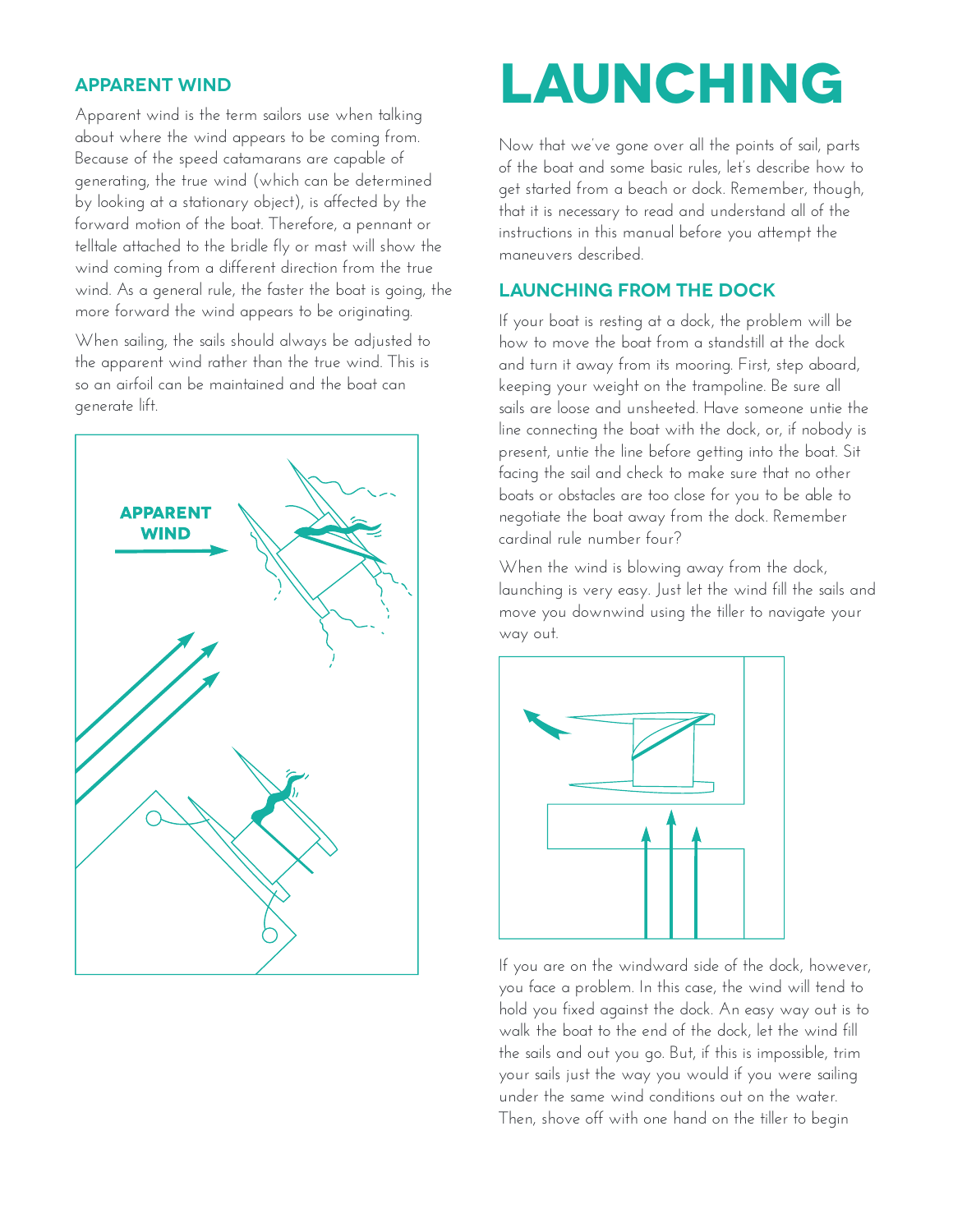steering immediately. This is the joy of sailing small boats. They can gather enough speed to get away from docks and the like in just seconds.

#### **Launching From the Beach**

One of the great joys of Hobie Cat sailing is the ability to land and launch the boats directly from the beach. In fact, that was the inspiration behind their invention.

When launching from the beach, be certain that the sheets are out so the wind won't catch the boat, push the boat out into the water until you are standing about knee deep. Take note of the wind direction. It will tell you what your first move should be when you jump aboard. If the Wind is blowing toward the beach, decide ahead of time what tack you have to take to sail toward your target. Then, just slip aboard the boat, sheet in, and have fun.

Although launching through the surf can be intimidating, it is not terribly difficult if the proper steps are taken. Launching through the surf should only be done by experienced skippers, it requires some fast movements and beginning skippers may not be able to anticipate fast enough.

- Check the wind. If the surf is of any size at all, be sure that the wind is blowing parallel to the beach, in other words, a 90 degree angle to your boat. It's possible to launch through the surf if the wind is blowing from offshore, but it must be blowing fairly hard as enough boat speed to get you through the waves will be of prime importance. **1**
- Place your maìnsheet and the tiller extension on the correct side of the boat for sailing. Just act as if the boat is really in the water. Everything should be where it would be if you were sailing. **2**
- Watch the surf. You'll note that it comes in sets of waves and that there is a space of time between the sets. **3**
- As soon as you see a lull, start pushhing the boat from the back crossbar out into the water. Be careful to keep the bows pointing directly into the surf. If they should turn sideways, the boat could flip over. If you see them starting to turn, run to the front of the boat and set them straight again. **4**
- As the water deepens, jump onto the boat and immediately lower the rudder closest to you and pull in the sail. Never let go of the tiller as the boat could head directly into the wind and stop. Pull in the sail enough to get some good speed going but not all the way. **5**
- Once the boat is moving, it is acceptable to head the boat on a slight angle to the waves if this will yield more speed. As you move over a wave, keep your weight forward and then bear off slightly as the boat comes down the back of the Wave. **6**
- If it appears that a wave is going to break right in front of you, get as much speed as possible, then, at the last moment, point the boat directly into the wave. Once the wave passes, bear of a little to get your speed built up again. **7**

### **steering**

Steer the boat by pushing the tiller away from you to turn towards the wind. Pull the tiller towards you to turn away from the wind. Keep the movement of the tiller to a minimum to prevent over-steering. This will help you keep the boat moving in a straight line as you pay attention to other watercraft and sail adjustments.

#### **SAIL POWER**

Face the sail in order to pay close attention to the trim or adjustment of the sail. When the front of the sail, just behind the mast, luffs or flutters in the breeze, you lose power. To start moving, pull the sail in just enough to stop the sail from luffing. There are also short ribbons hanging on either side of the sail. Follow the diagram of sail and course adjustments above using the "tell tails" to get the most performance out of the sail for all angles of sailing. The tell tails react to air flowing over the sail and will help you see that the sail is pulled in too tight or too loosely. If you pull the sail too tight you will stall the sail power. Ease the sail out until it luffs, then pull it in just a little until it stops luffing. You will adjust the trim whenever the wind changes direction or you change course.

Refer to the sail trim diagram below for approximate sail settings for the different points of sail or directions you will be sailing. Note the "can't sail zone". You cannot sail in this direction due to the fact that the sail will luff constantly when pointed into the wind.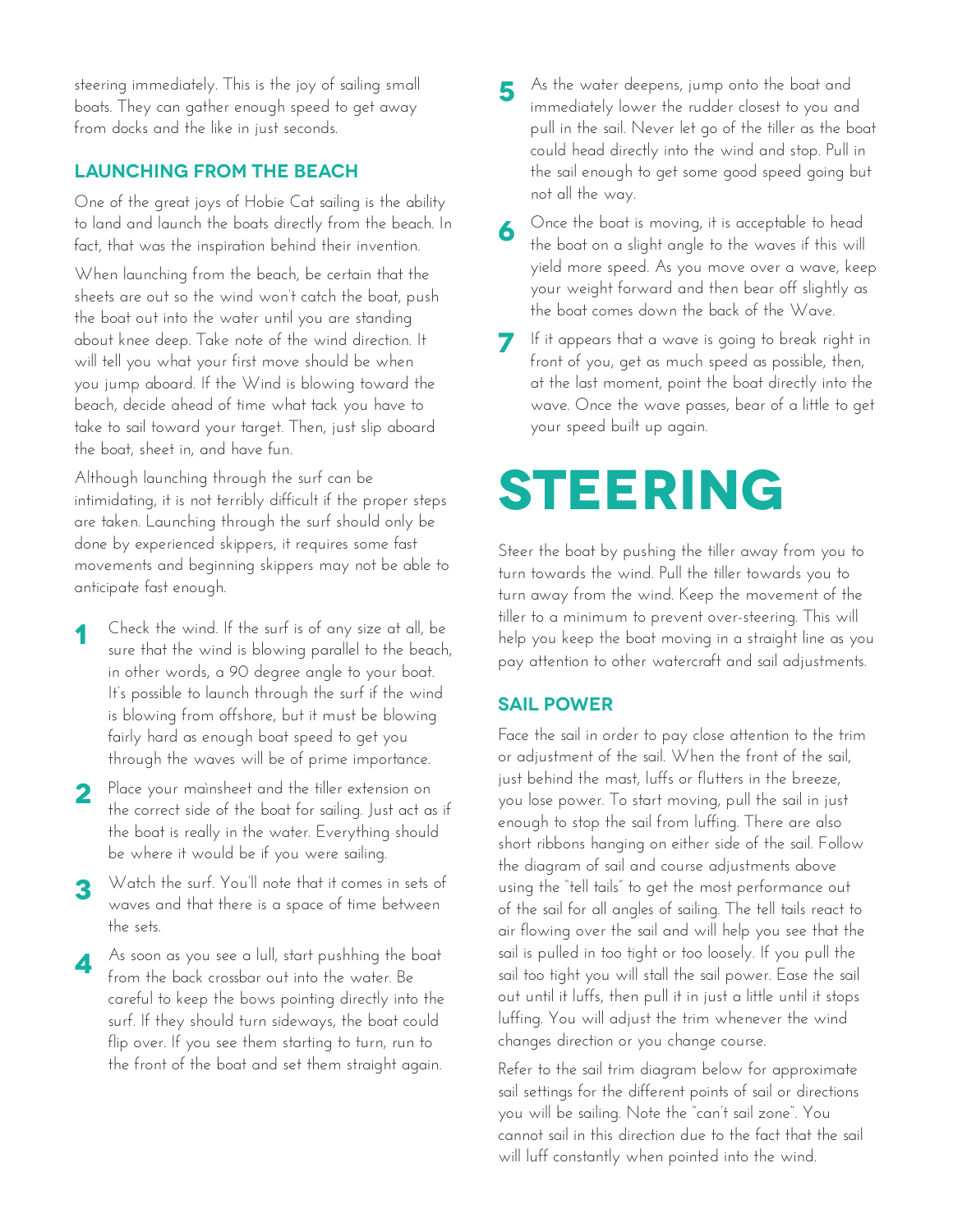If you get stuck in irons (or stop pointed into the wind) you will need to reverse the rudder and push the sail forward to back-wind it. The jib should be back winded by the crew to assist. This will back the boat up. Reverse the rudders and let the sail out until the boat is positioned more across the wind (close reach). Then you can correctly trim the sail and start moving forward.



# **Turning**

#### **Turning Into the Wind**

Turning into the wind, or coming about, is the most common sailing maneuver. When coming about, the object is to pass the bows of the boat through the eye of wind and over to the other side. Let's refer to the clock example. Suppose you are sailing to the ten o'clock position, but Wish to Change Course and sail to the two o'olook spot. You would first move the tiller toward the sail to move the bows through the wind coming from noon. Then you would straighten the tiller once the boat is heading on the desired course.



Here's the procedure step by step.

- Before coming about, ask yourself what you are trying to achieve by doing so. Where do you want the boat to be when you have completed your turn? It's a good idea to pick a spot on land and aim the boat toward that spot for reference. Remember, you must turn the boat at least 90 degrees or you may stall in the wind (put yourself in irons). **1**
- Push the tiller smoothly but firmly about half the distance toward the sail while letting the mainsheet out about one foot. **2**
- As the boom swings over, duck and move to the other side, opposite the new sail position. **3**
- Exchange the mainsheet and tiller extension in your hands. The mainsheet should always be in your forward hand, the tiller extension should always be in your aft hand. **4**
- Straighten the tiller after you have completed your turn and the boat is moving toward your reference point. **5**

Notes: Move the tiller firmly, but avoid sudden, jerky moves. Try to carve a smooth arc in the water. Forcing the tiller all the way over will put on the brakes and put the boat in irons (or stall it). Let go of the tiller, or the boat will straighten out before you want it to. When tacking a catamaran with a jib sail, keep the jib sheet cleated until the bows are fully through the eye of the wind. Then release the jib sheet and pull it in on the other side. This is called "baokwinding."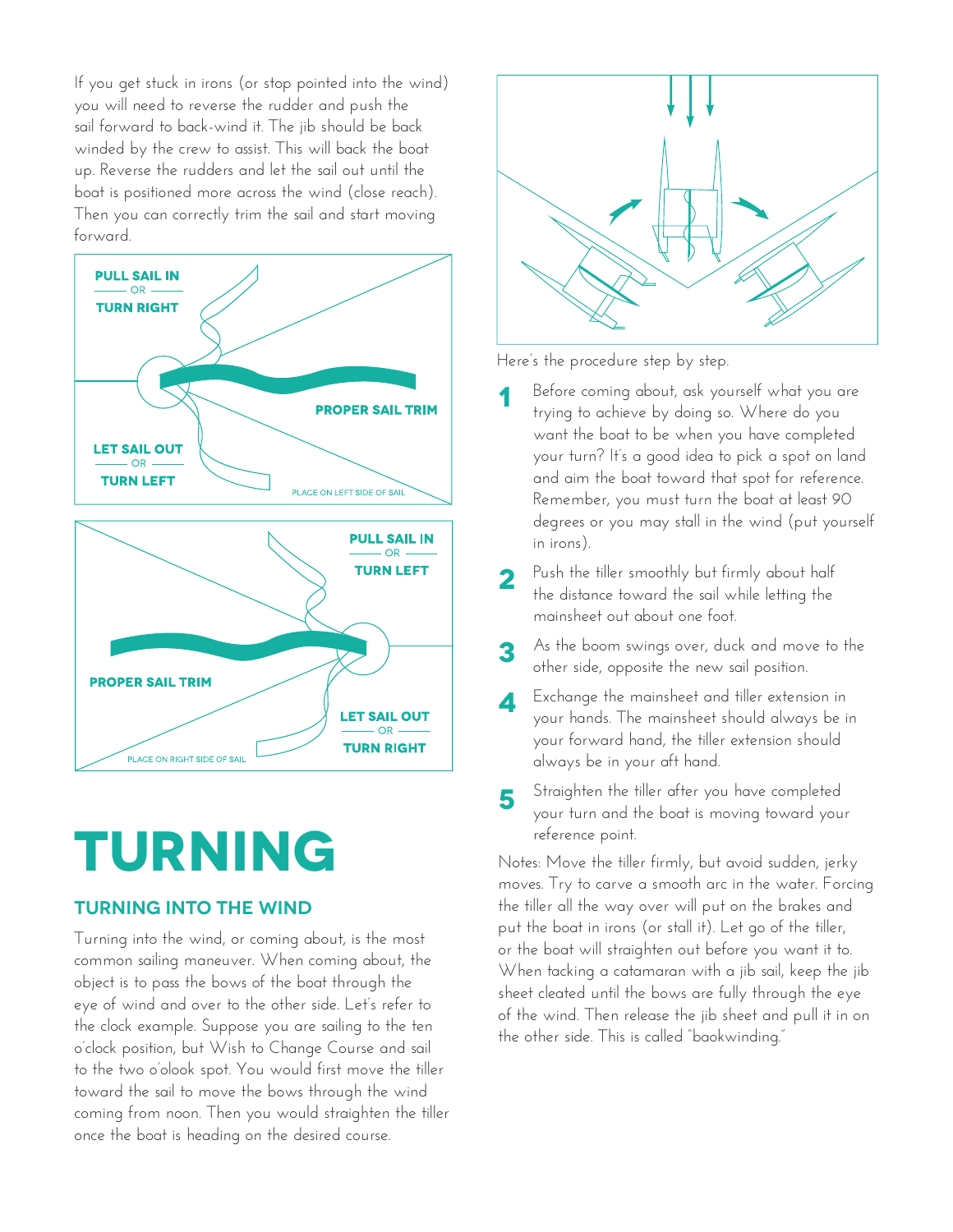#### **Turning Away From the Wind**

Turning away from the wind, or gybing (sometimes spelled jibing), is changing course while sailing downwind. Just think of gybing as the opposite of coming about. When coming about bows cross the wind. The sterns cross the wind when gybing. When gybing in light air, you will probably have to give the boom some help in swinging across to the other side of the boat.

To gybe, just pull the tilter extension toward your body with the same smooth motion as when coming about, grab the mainsheet just below the boom, and, when the sterns cross the wind, warn the crew and swing the boom across. As soon as the sail begins to fill with wind, move to the other side of the boat and off you go.

Gybing in heavy air can be more difficult since everything will have to be speeded up correspondingly in heavy air, the boom can snap across with a lot of force. For this reason, it's best to come about in lighter winds until you have had a chance to practice gybing to the point where you feel confident that you can handle heavy air with dexterity. You should be especially aware of wind shifts in heavy air. If the wind should suddenly change direction as it blows across the stern of the boat, it could grab the sail and swing it far out to the other side very quickly. This is an unplanned gybe and could damage the boat if the wind is strong enough, or it could cause injury to unaware crew members.



# **Righting**

It's a fact of life that catamarans flip over. That's why sailors should be prepared to get a little wet if they are going to sail at challenging points of sail or in heavier winds. Righting the boat is easy and, once you have mastered the art of it (a half hour of practice should do it), you will not be afraid to take your boat and yourself to the limit. That's yet another joy of sailing small cats. The only penalty for going past the limit is getting wet.

Here's how to right your boat once it has turned over:

- **1** Be sure that the sheets are not cleated. If they are, uncleat them. Cleated sheets will cause the sails to hold water and make righting nearly impossible. If the top side of the boat is not facing the wind, shift the boat around so that the top side of the trampoline is into the wind.
- **2** Untie the knot in the righting line and tie one end to the shroud of the hull that's out of the water, then toss the other end over that same hull.
- **3** Swim around to the bottom side of the boat.
- **4** Stand on the hull that is not out of the water, being sure to position yourself in the center. Grab the righting line you strung over the other hull, and lean back.
- **5** The boat should begin to slowly come up. The Wind hitting the trampoline will help push the boat and your weight will make use of gravity to help the hull down.

Notes: When the boat begins to come back over, be sure it doesnt land on you. Just position yourself between the hulls and when the boat is stable, olimb aboard from the aft portion of the trampoline. If the boat has "turtled," that is, completely flipped so that the mast is pointing directly down to the bottom of the water, the first step is to maneuver the boat onto its side. This is accomplished by placing all available weight on the stern of the hull you want to remain in the water when the boat is on its side. This will take awhile, so be patient. Once the boat is on its side, just follow the procedures above. If you chose to make use of powerboat assistance, be sure the powerboat moves slowly and carefully so as not to damage the catamaran. It is rare that such assistance is needed. Never strike out for shore on your own if you should fail to right the boat unless you can wade in safely.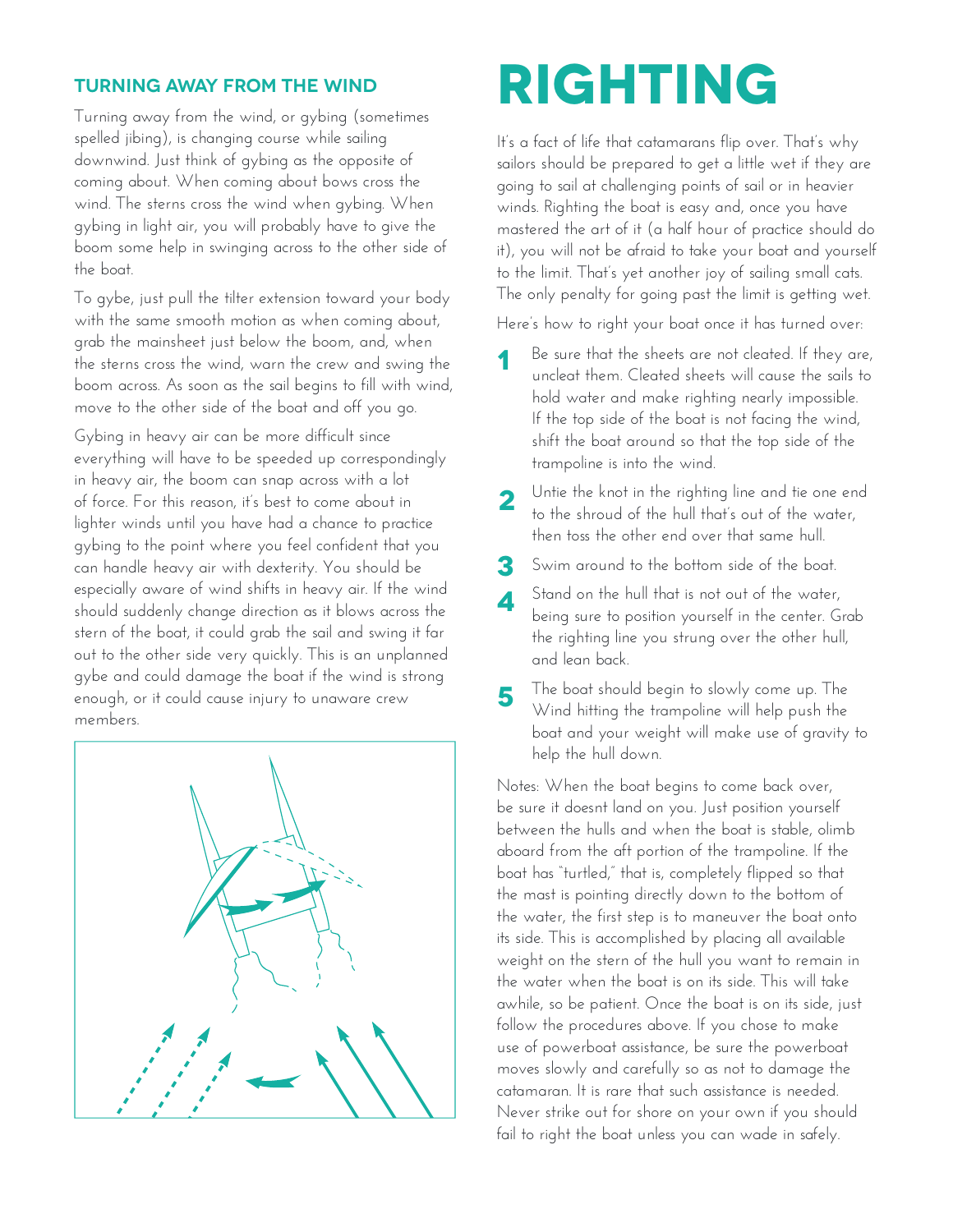### **Sail HOISTING** LOCKING THE 14/16 HALYARD

Raising the mainsail of a Hobie can be more difficult than need be.

Several factors can cause the mainsail to be difficult to hoist. Dirty luff ropes and luff tracks. These can be cleaned with soapy water and a scrub brush. If you want to use a lubricant, keep away from oils and waxes that can attract dirt. Use a dry silicone spray. Most all Hobie sails now have a Teflon threaded bolt (luff) rope to ease the hoisting effort.

Battens and sail shape. The battens stiffen the airfoil shape of your sail. Over tensioning of the battens can cause a couple of problems. Luff protector caps can be forced against the mast and cause drag when hoisting. The battens also force the sail shape into a curve. The luff curve (seen when laying the sail out on the ground, as a large arch) is typical to Hobie Cat main sails. The sails "airfoil" shape is mostly created by the miss-matched mast bend and luff curve of the sail. The luff curve is more than the likely mast bend and when the mast is straight (while hoisting) the difference is dramatic. This luff curve going up the straight mast can cause significant drag and hoisting problems when done incorrectly.

#### **Hoist Technique**

Keep the batten tension to a minimum. Hoist the sail slowly, while feeding into the mast opening. When the sail gets about 3/4's of the way up, begin aggressively feeding at the bottom opening and reduce the amount of halyard effort. If the halyard is pulled tight when the sail is not being fed into and up the track, you will have problems. The sail luff will pull taunt and the curve shape will bind in the (straight) mast track. Lower the sail slightly and begin feeding again.

The best way to feed the sail is to stand in front of the mast and reach around either side to "sandwich" the sail between two hands (above the feeder opening) and push the sail up the track. Pull with the halyard, only the slack created, then feed again. If the sail binds, lower slightly and begin feeding again. This technique can be done by one person, but is certainly easier with two working together. It is VERY important that the person on the halyard only pulls the slack up the mast and does not get ahead of the feeder.

# **locking**

Once the sail is fully hoisted (be sure that the sail is fully inserted into the feeder). Pull the halyard forward of the mast by 3-4 feet. Hold the halyard on the centerline of the mast. Pull hard and hold the tension while bringing the halyard into the mast. Release the halyard tension and see that the sail remains fully hoisted. This seats a small bead, in the halyard, under a two finger prong "hook" and the top of the mast. If the sail slips down when downhaul tension is added, repeat the final hoist technique again. Be sure the bead is clear to pass the hook befor pulling tension on the halyard.

#### **Locking the 17/18/20/21 Halyard**

It is best to simulate the halyard locking with the mast down so you clearly understand the system. Then, depending on how old the boat is, be sure the hook does not have the old "flopper" stainless piece hanging on the hook. This old device caused difficulty in raising and hooking but would make it easier to release and lower. Also, be sure that the knot tied to the ring is very low profile. A long bowline knot will hit the mast head before the ring gets to the hook. If the ring has a small loop at the top. The line should be passed through the loop and a small knot tied. The knot (when ring and shackle are afixed to the sail) should be facing the mast. This tilts the ring closer to the mast. Then (before attaching halyard shackle to the sail) spin the haylard 3 or 4 times clockwise (looking down on the shackle). This "pre-loads" the halyard line and causes the ring to swing back towards the hook. Keep the boat into the wind and hoist. Should lock easily. To release… fully release the downhaul and outhaul. Partially feed the sail up the luff track. Hoist with the halyard to the top till it stops, hold… rotate the aft of the mast base to starboard, hold the mast rotated, ease the halyard a few feet before releasing the mast. Lower the sail.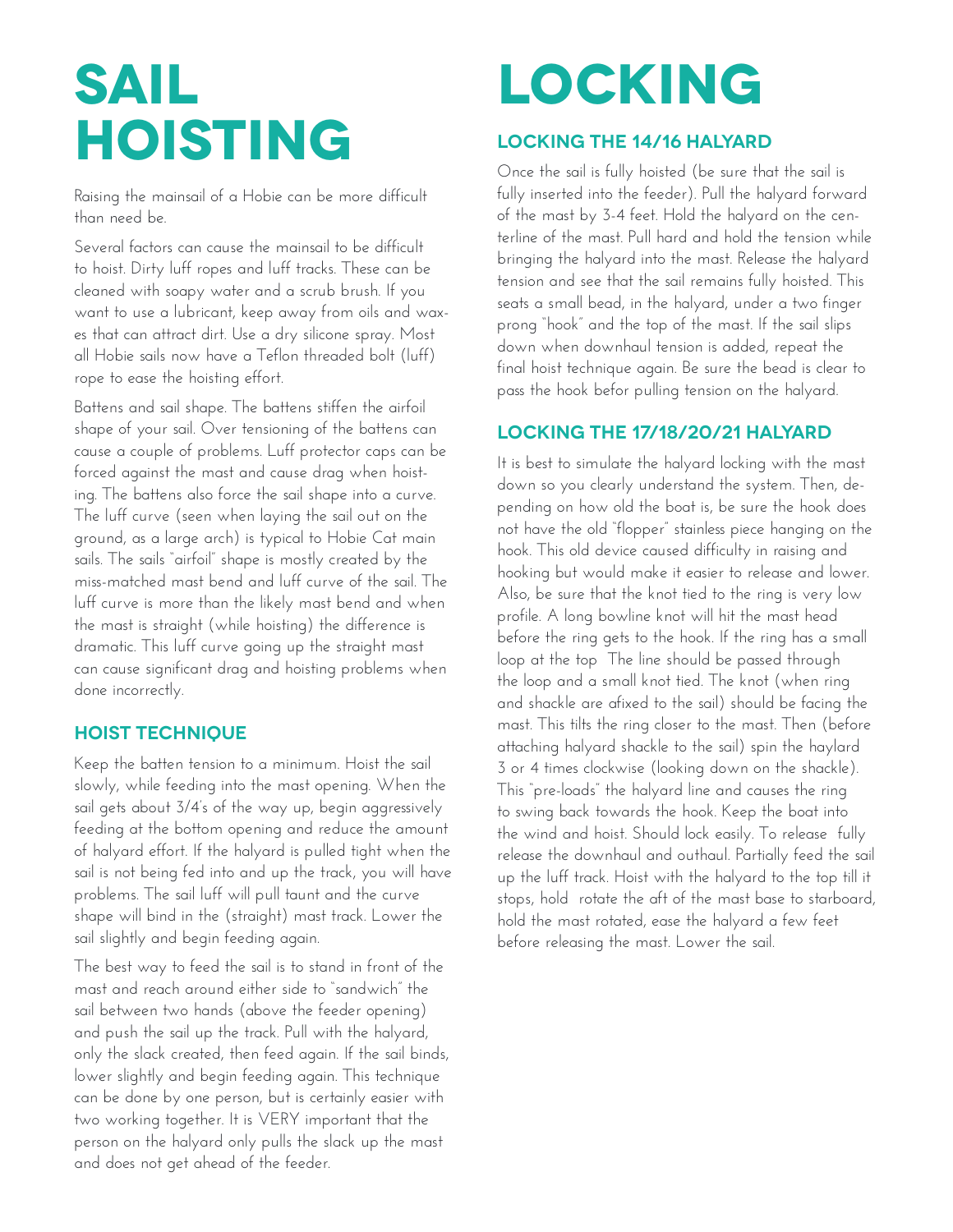# **DOCKING**

Docking the boat properly will prevent damage. Always dock and rig on the leeward side of a dock (the side the wind reaches last). Come in slowly and always be aware of the wind direction so you can properly de-power the boat when needed. The stronger the wind the more difficult the docking will be. Until you feel confident, you may want to practice with a friend who will remain on the dock and help slow you down if necessary.

### **Landing**

Now that you've practiced sailing, what do you do when you are ready to come in? Landing your boat, whether at a dock or on a beach is not difficult if the proper procedures are followed for the various wind conditions you are likely to encounter.

#### **Leeward Landing**

If a choice is available to you, it is always best to land at the dock from the leeward or downwind side with your bows heading into the wind or pointing. The trick is to be able to head into the dock with just enough speed to be able to turn at the proper moment without stalling yourself before you get there. To land, let the sail out slightly to reduce your speed; come about just before the bows hit the dock; let the sails out and grab on to the dock.

If you are approaching the dock on a reach, follow the same basic procedure being sure to point the boat into the wind slightly before you reach your destination and let your sails luff so that you can simply glide into the position you want.





#### **Windward Landing**

When landing on the windward side of the dock, approach at an angle at a reduced rate of speed. Then head up to point your bows into the wind and allow the sails to luff. The wind will then blow you back into the dock. Although this is the least desirable way to land a boat, it is certainly nothing to be afraid of and practice will cure any problems you may encounter during your first few tries.

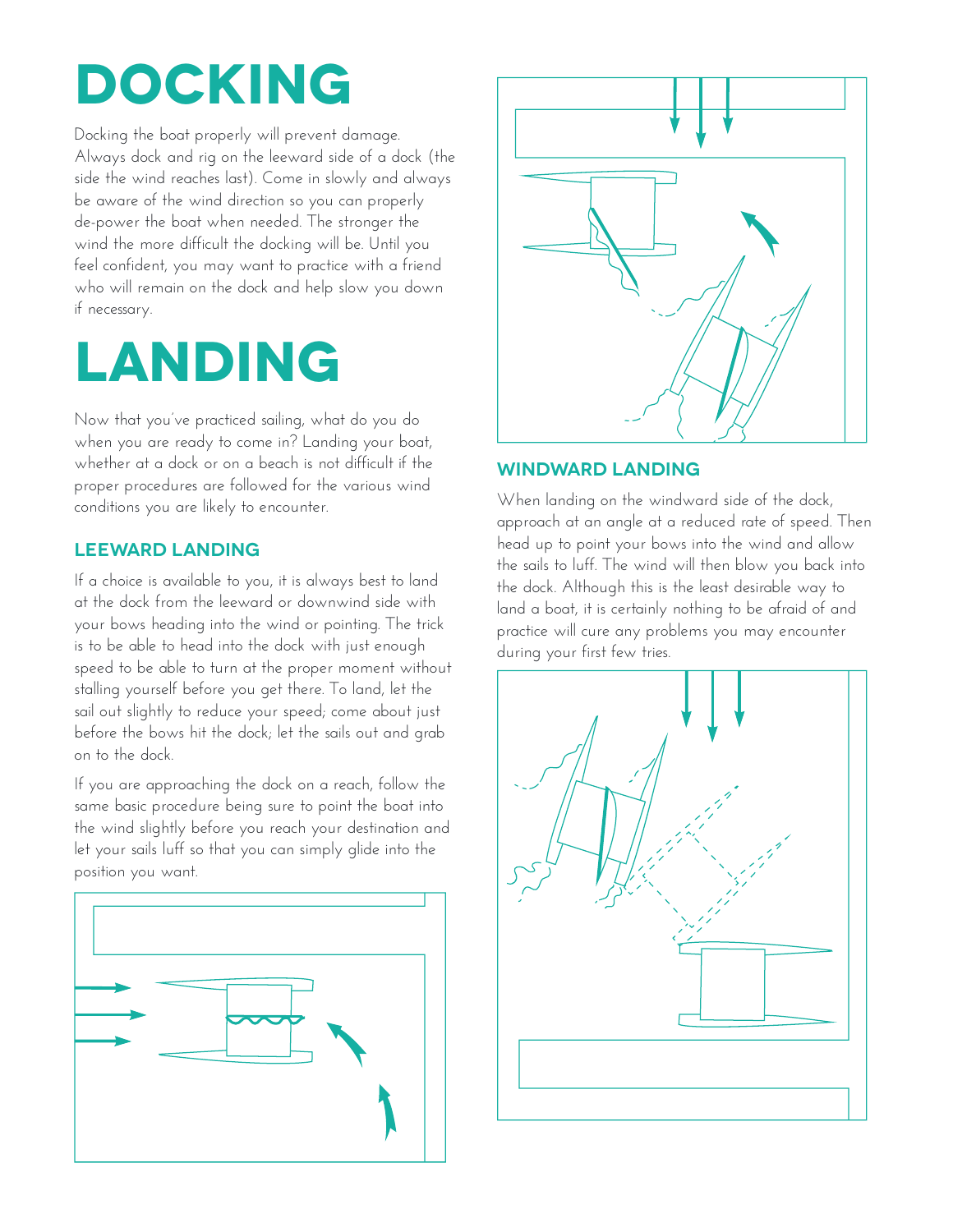#### **Beach Landing**

Two of the greatest joys of owning a Hobie Cat are the ability to land at your favorite beach without having to dock the boat and being able to take off again without any trouble. That's why many people like to take their Hobies on picnics and camping trips. There is just no need for a dock so availability is never a problem.

Beware of sailing into isolated coves, bays and beaches, however. Power companies often string powerlines over these areas, so ask other sailors if they know of any powerlìnes and keep a sharp eye out for them yourself. If there is any doubt about the presence of powerlines, do not sail into the area. Also, be sure not to sail onto unknown beaches since hidden rocks and stones can damage the hulls.

### **RUDDER TUNING**

You may adjust the rake of your rudder blades on your Hobie boat. The amount of rake in a rudder blade affects the "feel" at the tiller. Basically, more forward blade rake neutralizes the pull on the tiller and less forward rake increases the pull on the tiller. Tuning blades for a comfortable feel is a matter of individual preference but a close to neutral "feel" generally provides the best steering.

The following sketches are of a Hobie 16 rudder assembly but the adjustments are the same.

- **1** 1) The first step in making any rudder rake adjustment is to determine the existing rake. This is done with the rudder assembly hanging on the boat's transom, blade down and locked. Using a straight edge or snap line, extend the centerline of the rudder pivot pins down, across the leading edge of the blade and draw a pencil line along that length. Measure the distance from the pencil line to the most forward spot 12" down the blade from the bottom of the casting. Rudder blade rake is pre-set at the factory to 1-1/8". This amount will be best for the average sailor and is a good starting point from which to begin any adjustments.
- **2** To make any adjustment to the rake, unlock the tiller arm from the rudder housing and leave it unlocked.
- **3** If you wish to increase the amount of forward rake in the rudder blade, turn the rake adjusting screw counterclockwise using a 3/16" Allen wrench. Determine the increase in the rake by extending a new line from the centerline of the pivot pins. Re- measure the distance from the pencil line to the leading edge. Continue to adjust and measure until you have the desired amount of forward rake.
- **4** If you wish to decrease the amount of forward rake turn the adjusting screw clockwise using a 3/16" Allen wrench. Check the decrease in the rake by the procedure in step 3 above .
- **5** Next, while holding the rudder forward against the lower casting, carefully latch the tiller arm down onto rudder housing. Loosen the adjusting screw on top of the tiller arm about 3/4 turn. Slide the adjusting screw forward (toward bow of boat) until it stops, then retighten. See sketch C.
- Hobie Cat rudder blades are preset to break away from the locked down position at 17-26 pounds by testing with a line around the rudder blade seven inches above the lowest tip of the blade. Once the rake is changed, the breakaway tension should be rechecked. The tension may be adjusted by turning the 3/4" internal screw in the housing. The screw tensions an internal spring. Turn it clockwise to increase and counter clockwise to decrease the tension. **6**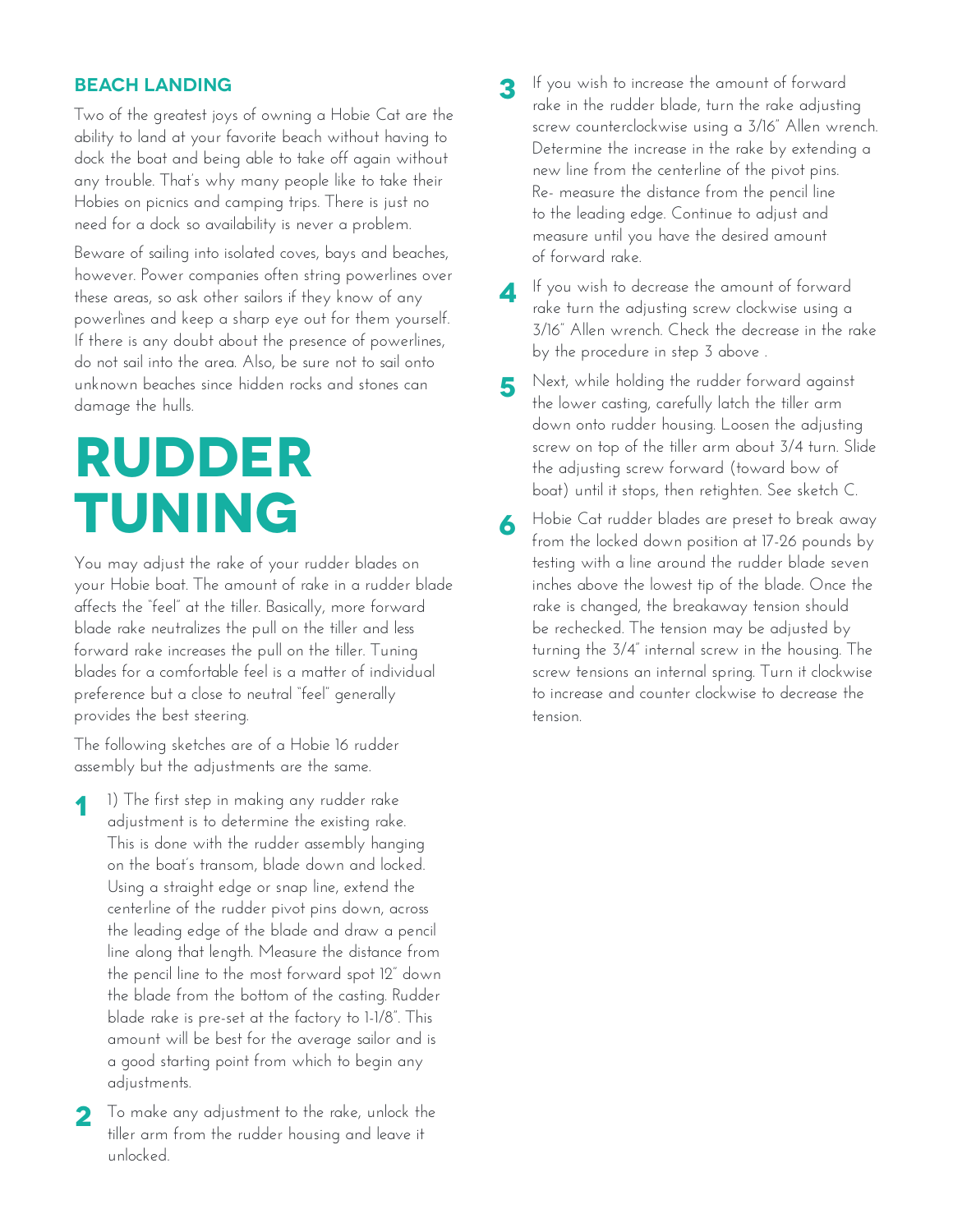### GLOSSARY **FORE-AND-AFT:** lengthways of a boat

AFT: toward the stern

**Back:** to push sails out so wind pushes boat backward

**Backwind:** to push sails out so wind pushes boat backwards

**BATTEN:** a thin wooden or fiberglass strip placed in pockets of a sail to help hold its form

**BEAR:** to move in a certain direction-to "bear up" is to turn windward; to "bear off" is to turn to leeward; to "bear down on" is to approach another boat from windward

**BEAT:** to sail windward

**Boom:** spar at the foot of the mainsail

**Boomvang:** a line used to hold boom steady for

**Bow:** the forward part of the boat

**BROACH:** to swing broadside to a following sea or surf—a dangerous maneuver

**Capsize:** to turn over

**CLEAT:** a fitting to which ropes are tied

**Clew:** the lower back corner of a sail

**CLOSE HAULED:** sailing as close to the wind as possible

**Come About:** to tack (See "Tack")

**Downhaul:** a line for hauling down a sail to give it more effective shape while hoisted

**DOWNWIND:** sailing with the wind aft

**FOOT:** the bottom edge of a sail

**FORE:** the forward part of a boat

**Furl:** to roll and tie a sail on a boom

**GOOSENECK:** fitting connecting the boom to the mast

**GROMMET:** a metal ring set into material for a line to attach to or through

**GYBE:** to cause sails to swing over to opposite side when wind is aft (also spelled jibe)

**Halyard:** a line used to hoist a sail

**HEAD:** the top corner of a sail

**HEADING:** the direction of boat's travel

**HEAD OFF:** to turn boat away from the wind

**HEADSTAY:** the forward wire supporting the mast

**HEAD-TO-WIND:** bow headed into the wind, sails luffing

**HEAD UP:** to turn boat toward the wind

**Helm:** the rudder or tiller steering the boat

**Hike:** to climb or lean out to keep the boat flat

**HIKING STRAPS:** straps under which the sailor tucks his feet to facilitate his leaning backwards out over the rail for better balance and safer sailing

**IN IRONS:** when tacking, a boat that will not come about but lies head-to-wind is said to be "in irons"

**Leach:** the after edge of a sail

**LEE:** the side of the boat away from the wind; opposite of weather

LEEWARD: direction away from the wind; opposite of windward LEEWAY: drift sideways due to wind pressure

**LUFF**: to head a boat into the wind; the forward edge, of a sail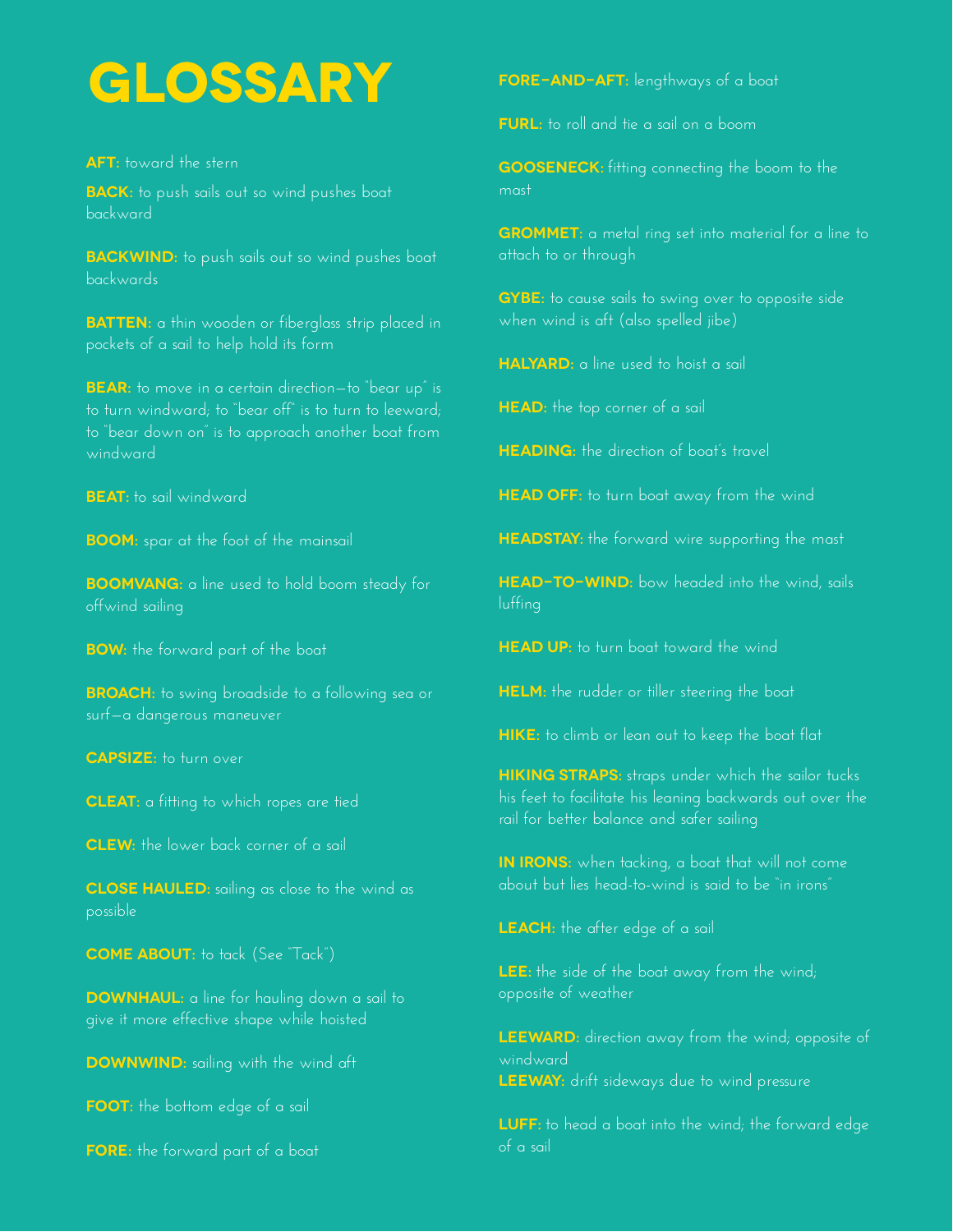LUFFING: flapping of sails as they fail to draw wind

**Luff Rope:** the rope sewed to the luff of a sail

**Line:** the common expression for a rope in use

**Mast:** vertical spar on which a sail is rigged

**MASTHEAD FLY:** device for telling wind's direction

**OFF THE WIND:** sailing any course except one to windward, which is called "on the wind"

**Outhaul:** a line used to haul the clew of a sail out to the end of the boom

**PINCH:** to sail a boat too close to the wind

**POINTING:** sailing close to the wind

**PORT:** the left side of a boat, opposite of starboard

**Rake:** the amount a mast leans fore or aft

**Reaching:** sailing with the wind free, between sailing close hauled and running, close reach—wind forward of abeam; broad reach—wind aft of abeam; beam reach—wind abeam

**REEF POINTS:** a series of grommets through which above and running parallel to the boom used for

**Rigging:** all the lines and wires of a boat; standing rigging—supports a mast; running rigging—controls sails

**RIGHTING LINE:** line used in righting capsized boat

**RUDDER:** the blade which steers a boat; controlled

**SHACKLE:** U-shaped fitting with a removable pin, used for securing halyards to sails, etc.

**SHEET:** rope used to control the sail

**SHROUDS:** wires supporting the mast from the side

**Spars:** masts, booms

**STARBOARD:** the right side of a boat; opposite

**STEP:** to set a mast in position

**STERN:** the back part of a boat

**Tack:** ("come about"): to change course so as to bring the wind on the opposite side of the sail by first heading into the wind; opposite of jibe; also the forward lower corner of a sail

**TELLTALE:** a short piece of ribbon tied to the shrouds on boats to indicate the wind direction and also to the sail to help trim the sail

**TILLER:** a bar connected with the rudder head; using this bar moves the rudder as desired

**TRAVELLER:** metal track and car used for trimming mainsail

**TRAVELLER CAR:** car on the traveller to which mainsheet is attached

**Trim:** to set the sails at the correct angle to the wind

**Upwind:** toward the wind

**Vang:** a line to steady the boom when off the wind

**Weather:** toward the wind; same as windward

**Windward:** toward the wind; opposite of leeward